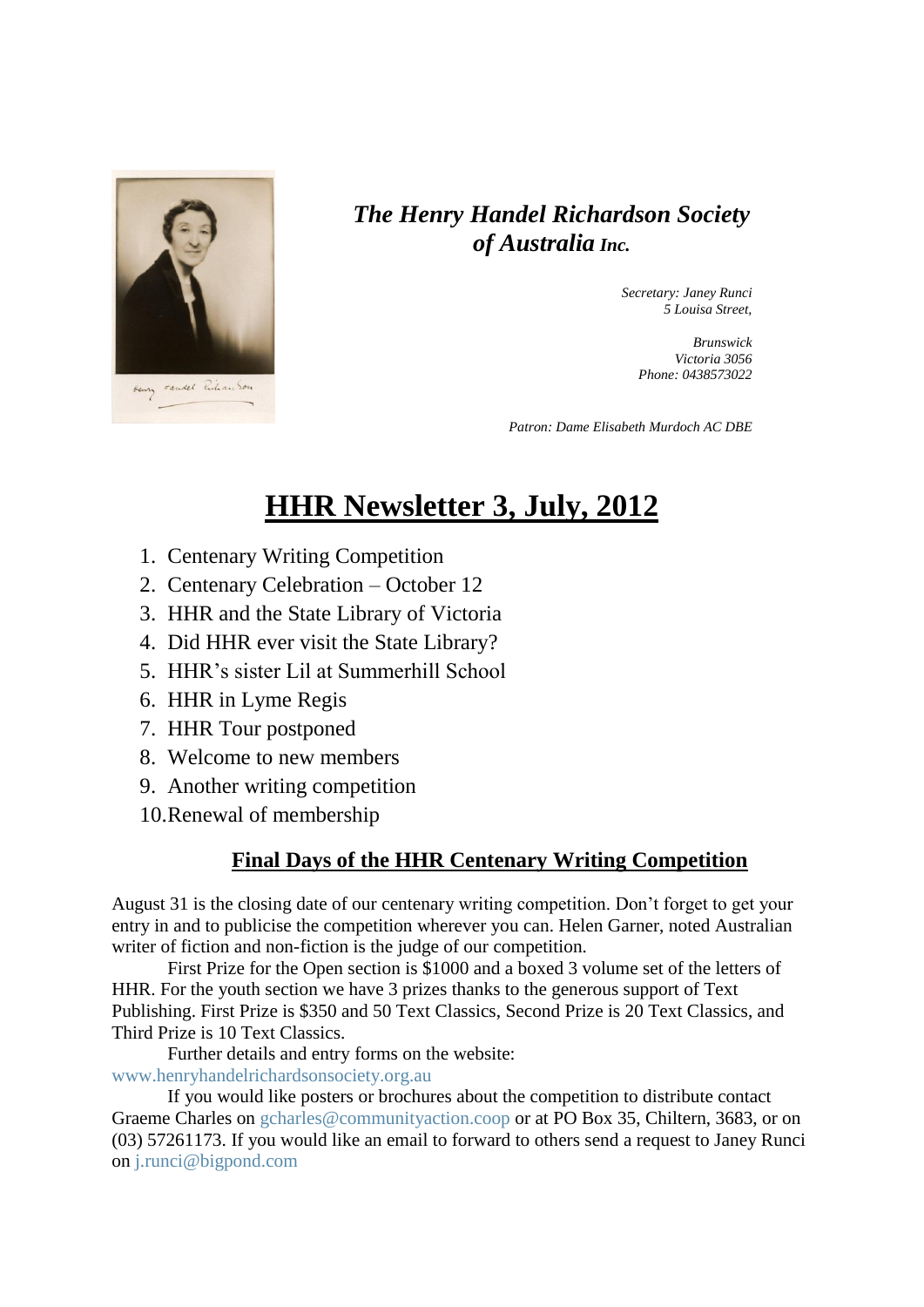## **HHR Society Centenary Celebration at the State Library of Victoria**

## **October 12 at 5.30**

To celebrate the centenary of HHR's only return visit to Australia the Society's annual oration for 2012 will be delivered at the State Library of Victoria on October 12 at 5.30. The event will be held in the beautiful Red Rotunda Room and will include the oration by renowned literary biographer, Brenda Niall, and the awarding of prizes for the HHR Centenary Writing Competition. Drinks and savouries will be served. Places are limited for this special event so you will need to book asap. The cost is \$15. Payments can be made to the HHR Society of Australia Inc, and posted to PO Box 35, Chiltern 3683, or direct deposited to the Society's account, number 77605 at the WAW Credit Union BSB 803 070. Make sure to list your name with the deposit.



As mentioned in the previous newsletter no photographs of HHR and her travelling party on the 1912 trip survive. This photograph of George, HHR's husband, Walter, her nephew, HHR herself, and her sister, Lil dates from 1914.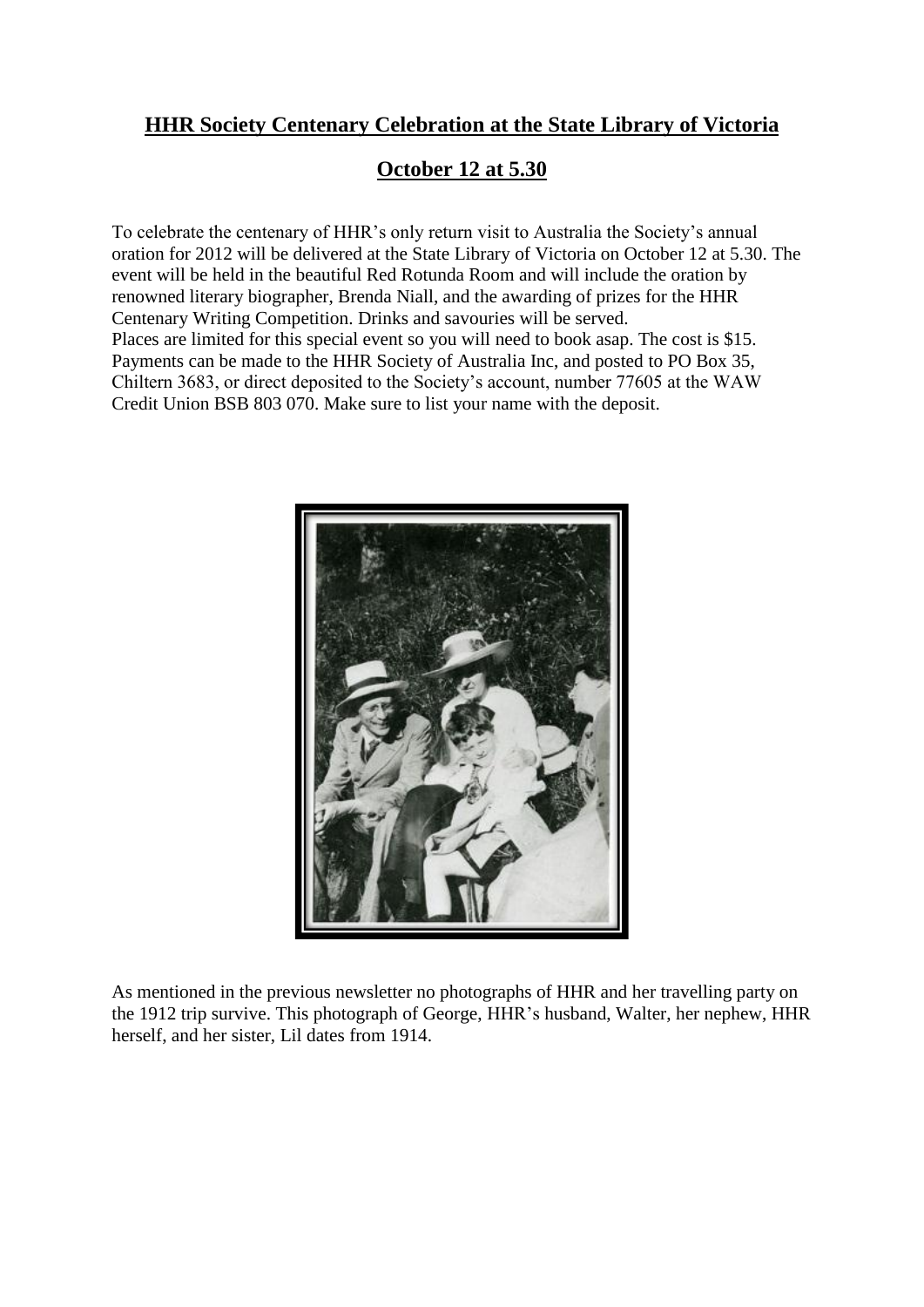#### **About HHR and the State Library** – Clive Probyn

Visitors to the State Library of Victoria may occasionally glimpse a strange contraption alongside Peter Carey's PC and some of Helen Garner's books and papers: it is Henry Handel Richardson's typewriter, a heavy chunk of fine American engineering, but now an almost neolithic antecedent of today's tablets, laptops, and desktop PCs.

Richardson's typewriter, perhaps, the single most characteristic piece of material culture outside of her six novels (Jane Austen's number, too), her three volumes of published letters, and the large collection of her books and manuscripts shelved at MS 133 in the National Library in Canberra.

Richardson was nothing if not a dedicated professional writer, getting up each and every morning, including Sundays, and toiling away with a sharp pencil on many drafts of every sentence and each paragraph and chapter before sending the 'final' version to her resident typist and secretary, Olga Roncoroni.

This year, Australia's most distinguished literary biographer, Brenda Niall, will be speaking at the State Library of Victoria on HHR and her first biographer, the Australian critic and writer Nettie Palmer.

#### **Did HHR ever visit the State Library?** – Clive Probyn

Henry Handel Richardson made only one recorded comment on this place: it was made in August 1928, and it was ambiguous:

'Well do I remember the Melbourne Public Library!'

I am not sure what we should make of this, but it presumably applies to her experience of studying here when she was a student at PLC in the 1880s. It is to her Melbourne schoolmate and close friend Mary Kernot that we need to go for a little more information. In a letter to the novelist in 1933, Kernot remarked that the Melbourne Public Library (as it was then) was 'the only place to get solid reading' in the whole of Melbourne, and hence Victoria—which was otherwise, it seems, a cultural desert:

'we are all sport, money & pushing activity. Little literary papers are started & run about a year & die unnoticed deaths. As for books it's really extraordinary how few books other than novels come here. I make lists & the girls in the libraries read them with blank faces. The only place to get interesting new books is the Public Library & there you have to mount ladders & peer in dungeons & upper regions to find them & if you don't return them in a fortnight you are fined 2d a day which makes very evil passions rise.'

The following year Kernot spoke of 'the miserably inadequate collection of works by Australians in our Public Library,' and perhaps because of this deficiency (or the irritating library fines) it was to be the Mitchell Library in Sydney that was to receive and house Kernot's collection of everything published and signed by Richardson.

Much has changed at the SLV since the 1930s, and it is splendid that we can celebrate the centenary of Richardson's return to Melbourne in 1912. On 10 September she stayed for almost a week in the Grand Hotel (now the Windsor), before travelling to Geelong, Castlemaine, Maldon, Ballarat, Mount Dandenong, Koroit and Chiltern, before leaving for her London home on SS *Orsova* on 16 October. Bearing in mind that the primary purpose of her visit was to undertake research for the trilogy, it is more than likely that she used the Melbourne Public Library to fill up her notebooks. There was, after all, nowhere else to go for a novelist whose purpose in *The Fortunes of Richard Mahony* was to write the history of the colony of Victoria through the epic narrative of her own family.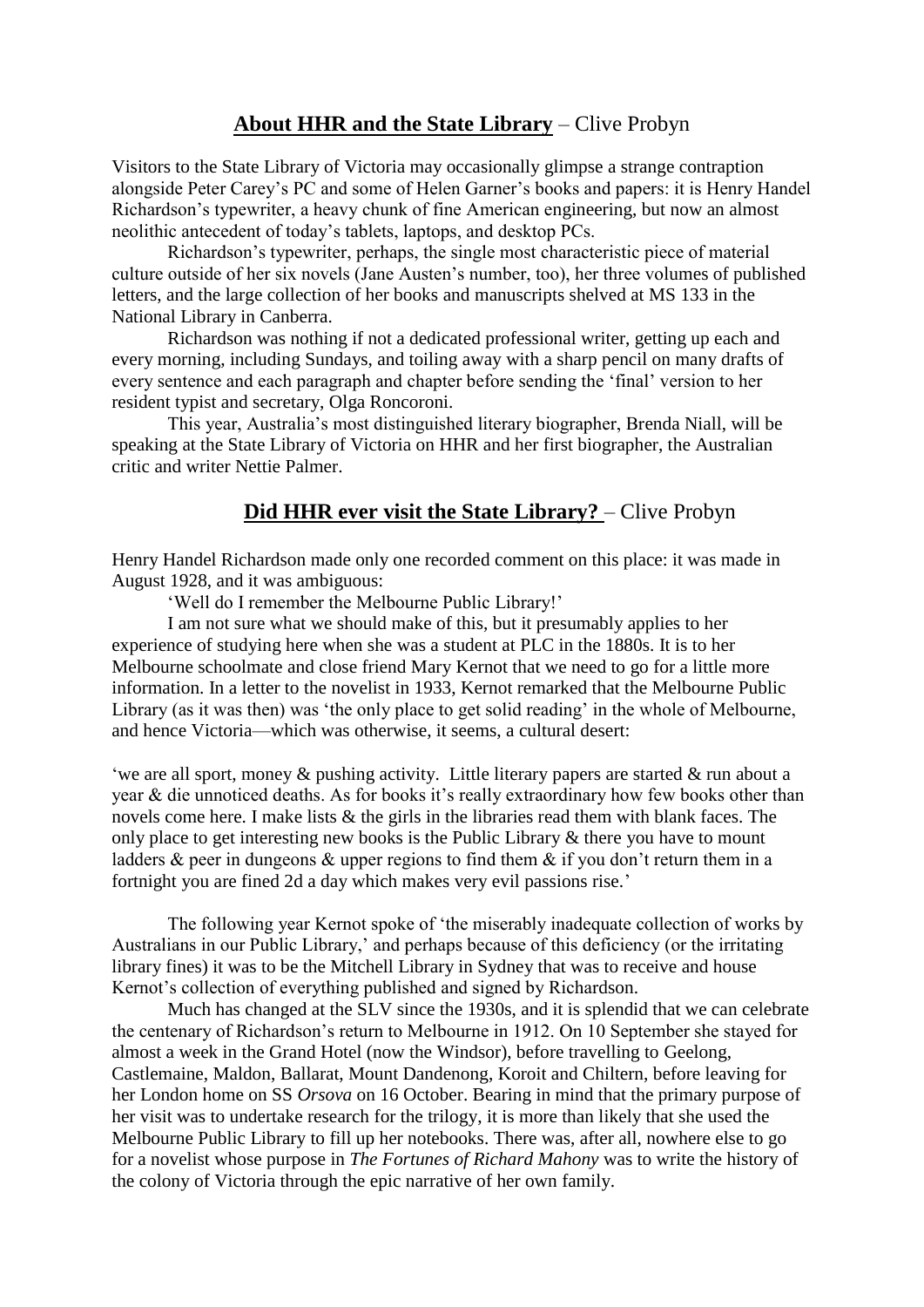#### **HHR's sister, Lil and her involvement with Summerhill School**

The following article about HHR's younger sister, Lil, was written by Branwen Williams, a pupil at Summerhill School from 1931-1942. Branwen knew Lil, or Mrs Lins as she was called at the school. She had been concerned that a recent publication about Summerhill made no reference to Lil and her role in the school. It was suggested she write a short piece for the school's website history pages. You will be interested to see that HHR is not even named in the piece and is merely referred to as 'the more dominant of the two (sisters) and an author of some note.'

Also note the mistaken birthplace. Lil was born in Melbourne, not Northern Australia. Our treasurer, Graeme Charles, discovered this article.

Ada Lilian Sydney Lindesay was born 28<sup>th</sup> April 1871 in Northern Australia, the younger of two sisters. Following the death of their doctor father and after considerable financial struggle, their mother moved with the two girls to Germany. Mrs Lins (as she was also known too those of us at Summerhill) married Otto Neustatter, an eye surgeon and with him settled in Munich. Following the birth of their son, Walter, Mrs Lins spent increasing periods of time in England to be with her sister, the more dominant of the tow and author of some note. It was agreed Walter attend school in North London and live with his aunt. The school was King Alfred's where Neill started teaching after leaving the army in 1918. It was this contact that brought together Neill and Mrs Lins, who became greatly interested in Neill's ideas about education. Mrs Lins had meanwhile become involved with the suffragette movement and, as a talented musician, had also moved among a wide circle of intellectuals whilst in Germany. Clearly, she wishes to further her widespread interests and became a keen and supportive partner in developing plans for opening an International School with Neill. Unable to find suitable premises in England, she returned to Germany soon after their meeting. Fortunately for the future of Summerhill, Mrs Lins became matron at Delcroze Eurthymics School at Hellerau, while continuing to live with her husband at their home nearby. Neill joined her there to open a small school in part of the Delcroze buildings. Mrs Lins was invaluable, providing for Neill the practical and organisational necessities for running the school, dealing with the financial matters and the day to day welfare of the children. This last was shared but Neill's strengths did not lie in the former area. Her marriage continued until larger premises were found at Sonntagsberg, near Vienna; perhaps the true beginning of Summerhill. Here the staff and children formed an international community, moving to England – Lyme Regis in Dorset – in 1924 and three years later to Leiston in Suffolk. Meanwhile Mrs Lins and her husband divorced, he remarried and along with Neill, the four remained firm friends throughout the rest of their lives.

Neill always stressed the crucial role Mrs Lins played in the formation and running of Summerhill. She has been described variously as warm, gregarious, cultured, unflappable, immensely patient and kind. As a teacher, she made her lessons interesting. As a mother to both staff and children she was dependable and dealt with the many problems encountered with tact and sureness. Neill likely found her pursuance of cleanliness and tidiness rather irritating but here I believe she commanded some appreciation from the children. Orderliness can provide a measure of security for the more disturbed children. Her relentless supervision of a healthy diet ensured varied, excellent and much enjoyed meals. If sick, the provision of Ryvita and Marmite with orange juice soon sorted the really ill form the skivers. Where Neill dodged some of the more delicate circumstances regarding any sexual activities among the pupils, Mrs Lins faced these head on. She protected Neill from some of the more unwelcome visitors the school attracted, entertaining them with charm, a role she enjoyed. Some things were off limits – she took prided in her garden and greenhouse and in these areas was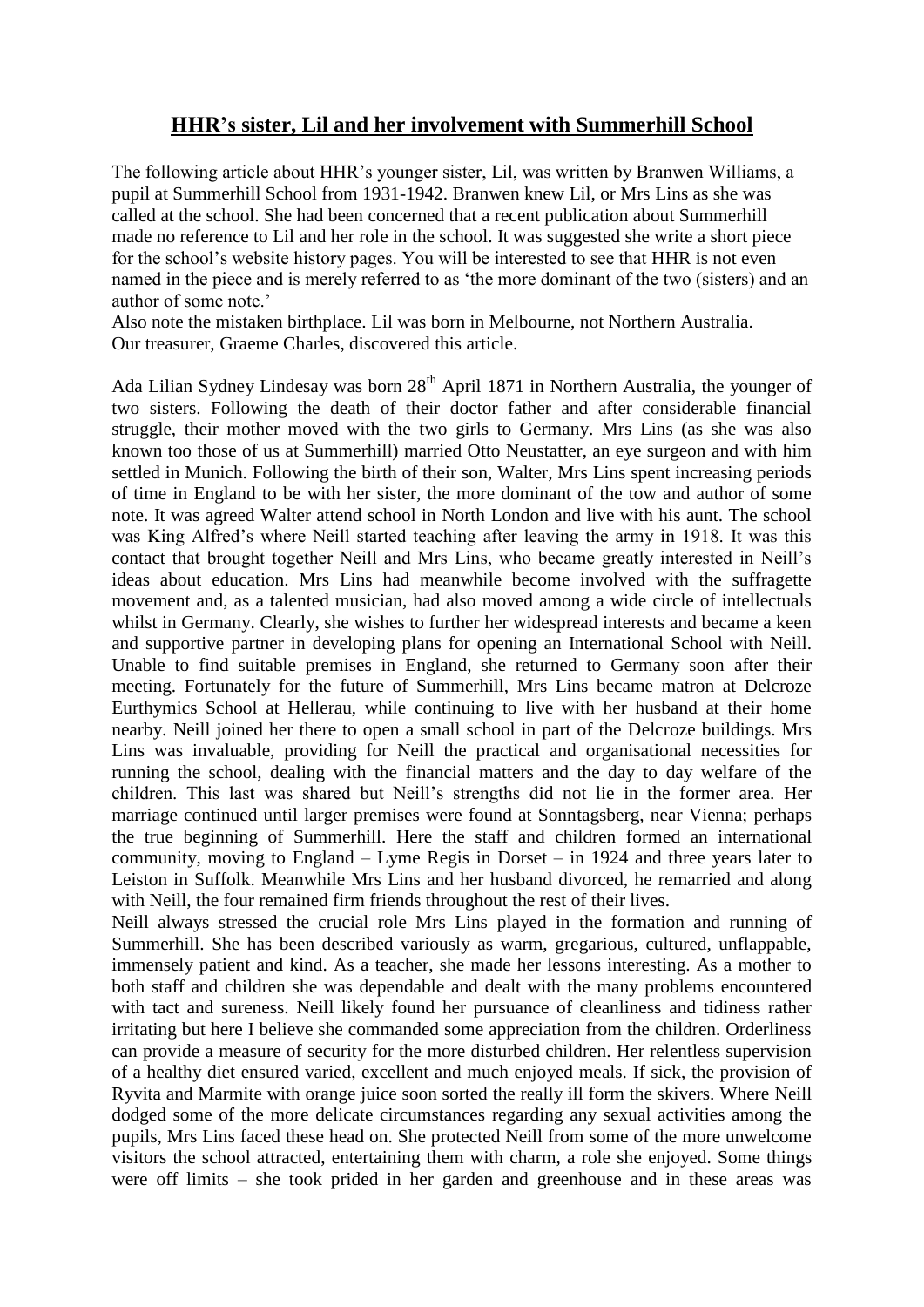regarded as a bit of a tartar. She did tend to have her favourites (something Neill was incapable of doing) and would provide additional succour for these; as a receiver of hot onion soup in the middle of the night when suffering from heavy colds, I can't complain. In Neill's absence Mrs Lins took over but when he was present I b relieved she felt rather dominated by him. Her rare attendance at General Meetings was noted by us; this self government basis for the school lay more in Neill's domain, although throughout with the support of Mrs Lins. She had enormous respect for Neill and together they made a sound team. Their marriage in 1927 was in part to provide Mrs Lins with British nationality and a degree of 'respectability', although I doubt either would set much store by the latter.

The school's evacuation to North Wales in 1940 was the beginning of Mrs Lins' decline. Along with Neill, she found it very difficult and a stroke speeded continuing ill health, culminating in her death in April 1944. I saw her shortly before her death. It was deeply shocking to find this remarkable woman helpless and without hope, changed beyond all recognition. She was deeply loved by many and sadly missed by Neill, whose tender obituary summed up her exceptional qualities.

(8 February, 2004)



**Mrs Lins with Neill at Summerhill**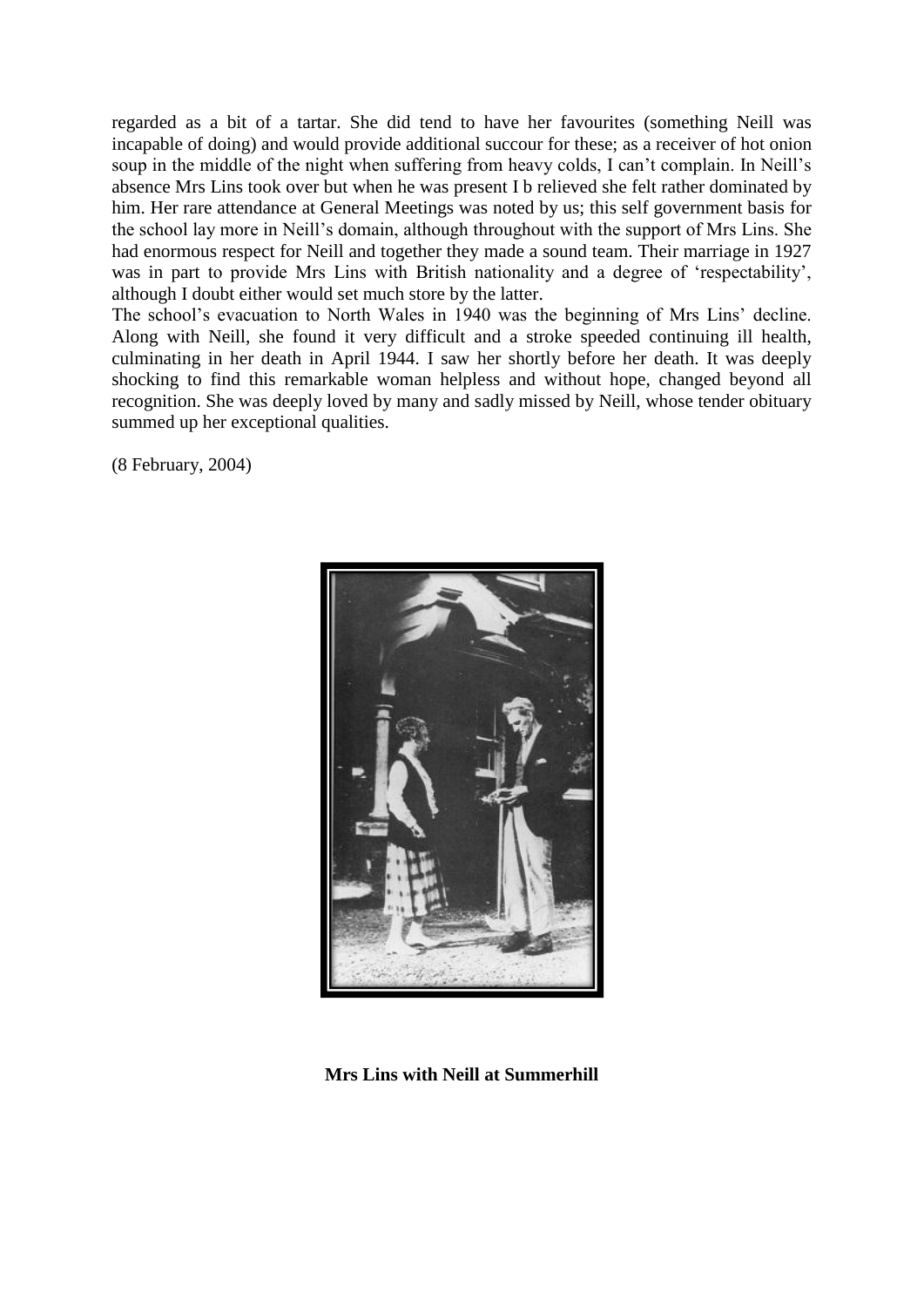## **HHR in Lyme Regis – Roger Neill**

You may remember the reference to Roger Neill in the April newsletter. Roger is studying at Goldsmith's University in London for a doctorate which includes the work of HHR, both as a musician and a writer. In the course of this work he has corresponded with Clive Probyn about HHR and her sister, Lil's time in Leipzig and a possible connection with the Australian composer Alfred Hill. Since then Clive has received further news of Roger and his interest in HHR, this time about a visit he made to Lyme Regis. The following is a transcript of Roger's blog entry on the visit.

#### **Roger Neill's blog**

We went away for a few days last week – to beautiful Lyme Regis on the Dorset coast. Joyfully, I started reading a proper book for the first time in several weeks (since my sojourn at the John Radcliffe.)

I found the book itself in the tiny but excellent second-hand bookshop down on The Cobb – *The Way Home* by the Australian novelist Henry Handel Richardson. It's the second part of her triple-decker, *The Fortunes of Richard Mahony.*

It opens in Lyme Regis. Her house and garden, Westfield in Cobb Road, still stands, rather neglected. She was so rude in the book about the snobby natives of the town. No wonder she's not much celebrated there. One wonders how much things have changed in that department in the intervening century.

Born Ethel Richardson in Melbourne in 1870, she was educated at Melba's old school, the Presbyterian Ladies' College, before going to Germany as a young woman to study at the Conservatorium of Music in Leipzig. She was to write a damning novelised version of her schooldays at PLC, *The Getting of Wisdom*,

Deciding that she was not going to make it as a musician, she went on to become Australia's first really significant novelist.

By the way, she wanted to be judged as a writer, not as a woman writer, so Ethel was ditched in favour of Henry Handel (which she borrowed from a cousin).

#### **A reply to the blog**

The following is a response to Roger's blog from someone identified as 'David, a London music critic':

HHR is new to me – is she still feted in  $Oz$ ? And has her style worn well?

Glad to hear the bookshop's still there, if it's the same one which rents rooms above. Hope you had the benefit of bracing sea air.

#### **Roger's reply**

Well, she's not feted in Oz like Peter Carey or Bryce Courtenay nowadays, but she is still 'studied' there, I think.

Her style is very expansive/descriptive for these cryptic days. But I've grown to love it. Her first novel, *Maurice Guest*, was entirely set in Leipzig and describes Conservatoire life and love.